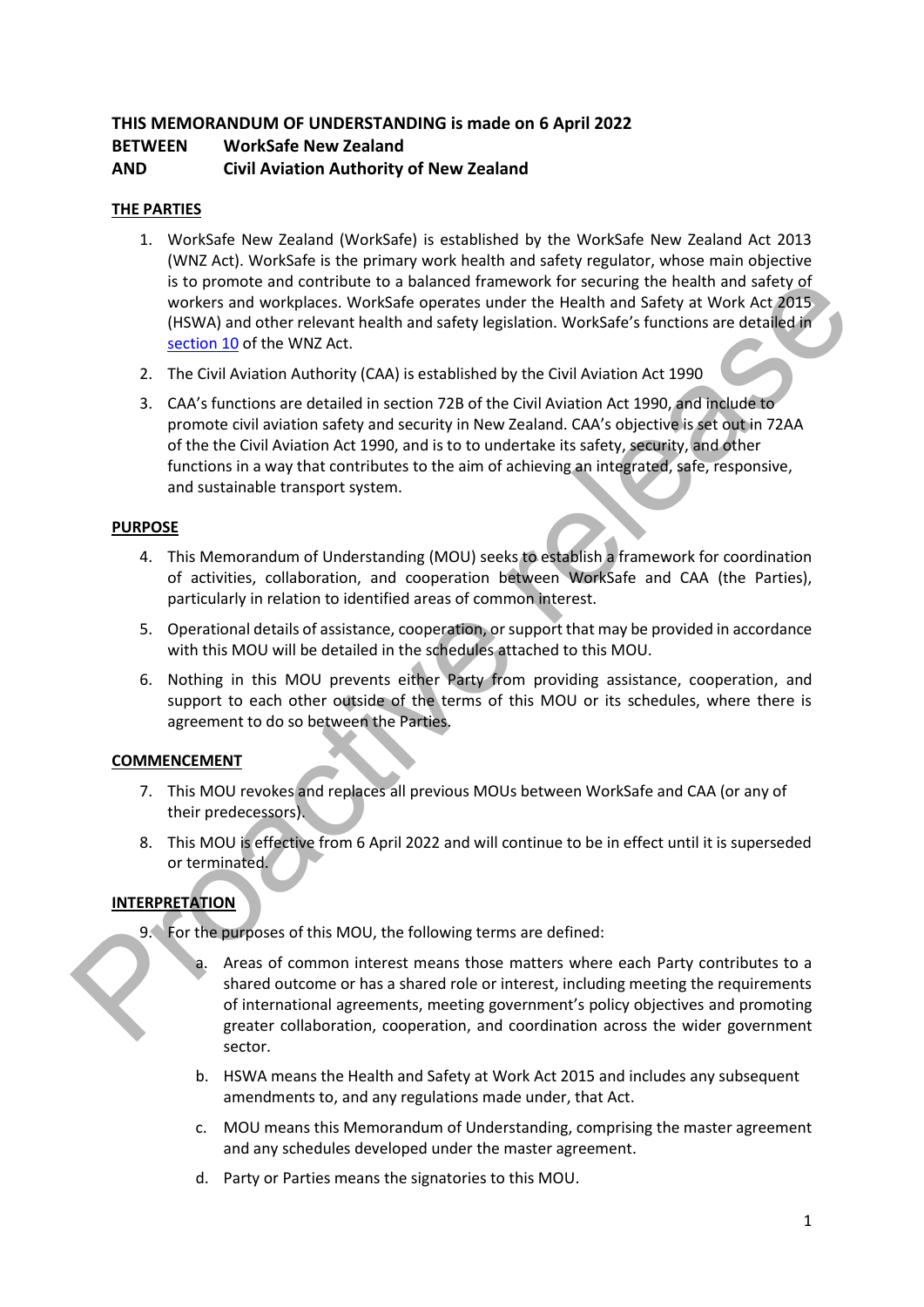- e. Schedule(s) means any agreement subsequently entered into by the Parties under this MOU and referred to as a schedule to this MOU.
- f. Third party means someone who is not a Party to the MOU.
- g. WorkSafe means WorkSafe New Zealand.
- h. Civil Aviation Authority means the Civil Aviation Authority of New Zealand.

### **PRINCIPLES**

- 10. The Parties will aim to collaborate, cooperate, and coordinate their activities in accordance with the following principles:
	- a. Open communication each Party will communicate openly, collegially, and promptly to achieve the best outcomes.
	- b. Collaboration each Party will work to seek mutually beneficial outcomes where feasible and to increase understanding of what those outcomes might be.
	- c. Mutual respect each Party recognises that the other has a valid role within the relationship and that the Parties need to work together.
	- d. Integrity each Party will actively cooperate in a manner that recognises the other Party's functions, duties, and powers in a way that fosters mutual respect and trust.
	- e. Efficiency where practicable, the Parties will discuss and align their approaches to maximise efficiency.
	- f. No surprises each Party will inform the other of any emergent situation in an area of common interest as soon as practicable.
	- g. Responsiveness each Party will act with the responsiveness required to address the operational or organisational matter being considered.

### **DESIRED OUTCOMES AND COMMITMENTS**

- 11. The desired result of this MOU is coordination, cooperation, and collaboration between the Parties to enable them to effectively and efficiently carry out their respective functions, including working towards the Government's objectives to improve work health and safety outcomes. 1.1. The Parties will aim to collaborate, cooperate, and coordinate their activities in accordance<br>
2. Deprementionicalistics.<br>
2. Deprementionic release to other that below increases to concern the best outcomes.<br>
2. Dela
	- 12. Each Party agrees to work effectively toward the desired outcomes of this MOU.
	- 13. Any coordination, cooperation, and collaboration of activities may be undertaken solely between the Parties, or if both Parties agree, may involve a third party (such as another regulator).

Outcome 1: The Parties have a clear understanding of each other's operational boundaries

- 14. The Parties will clarify with and for each other their own areas of operation, including specific regulatory roles and responsibilities.
- 15. The Parties will work together to identify and manage any gaps or overlaps in responsibilities, legislation, and/or regulatory guidelines.

Outcome 2: Public messaging is coordinated and consistent

- 16. The Parties will use their best endeavour to:
	- a. inform each other at the initial stage of development of any communications campaign relevant to the other Party, or to the content of this MOU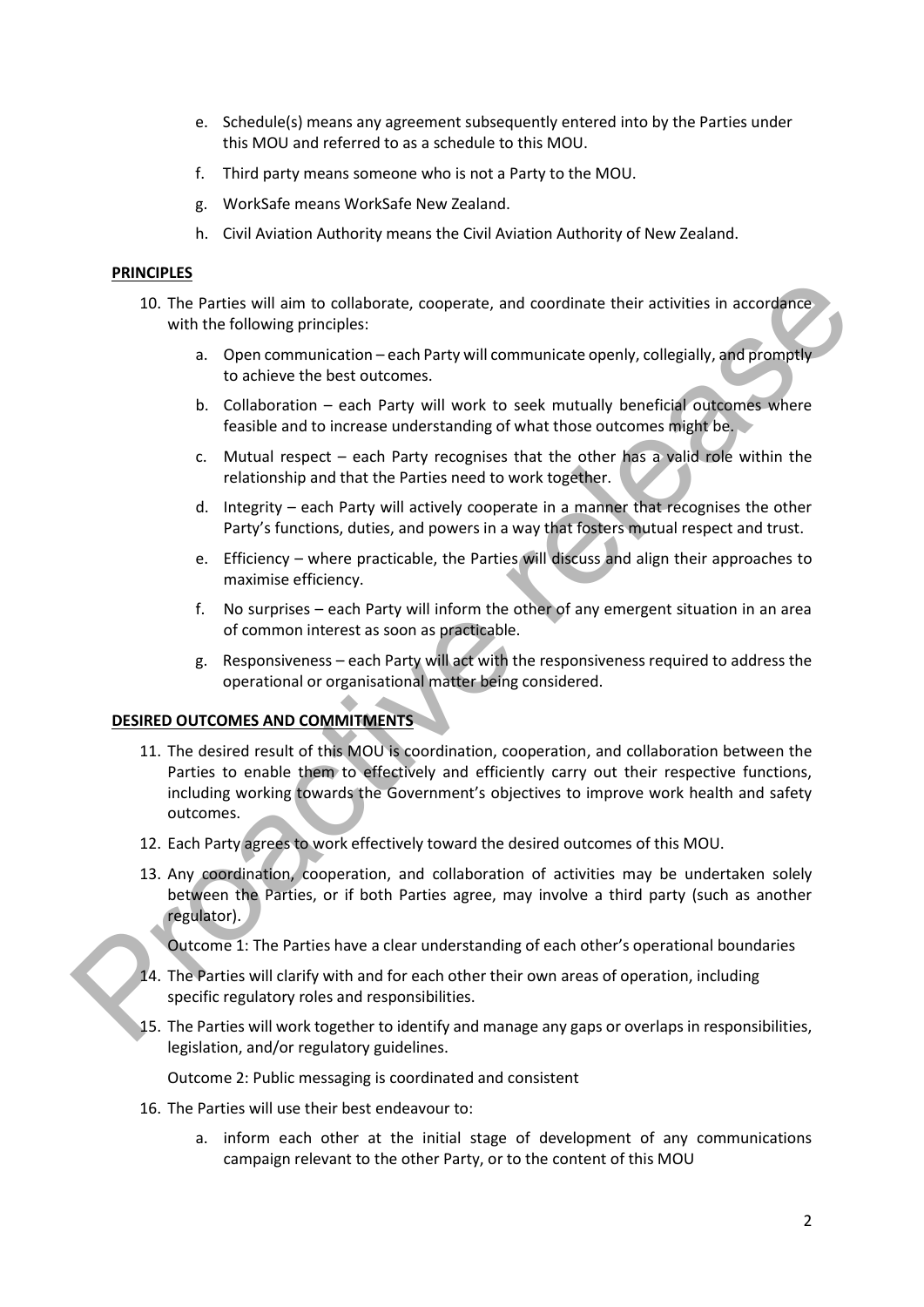- b. take all reasonable steps to ensure adequate time is given for the other Party to provide comment where appropriate, and
- c. explore opportunities to conduct joint communications campaigns.
- 17. Where possible, the Parties will consult with each other when providing information or comment to the media on areas of common interest.

Outcome 3: Information, data and intelligence sharing supports effective regulatory operations

- 18. The Parties may develop principles, strategies, and processes to share relevant information, data, and intelligence to enhance interagency coordination, cooperation, and collaboration.
- 19. Where practicable, these principles, strategies, and processes will use available technology and may evolve to reflect changes in technology.
- 20. Details on how information, data, and intelligence will be shared may be set out in a schedule in this MOU.

Outcome 4: In areas of common interest, expertise is shared between the Parties

- 21. The Parties will, where possible and appropriate, share technical expertise.
- 22. The Parties will, with mutual consent, consult and draw on the expertise of the other Party, where appropriate. This may be in relation to the development of industry guidance information, codes of practice, and other regulatory instruments and when carrying out assessments, inspections, and enforcement activities. by the Patricia and the Patricia and the Bartistics, and processes to share relevant information,<br>
13. The Parties may develop principles, strategies, and processes will use available resthations<br>
19. Where protactibel, th

Outcome 5: Parties are willing and able to support each other in response to an event

- 23. In an event, the Party taking the operational lead may request from the other Party:
	- a. technical and operational assistance, and/or
	- b. administrative and staff support.
- 24. Any assistance provided under Clause 23 of this MOU will have regard to:
	- a. the scale, duration, or complexity of the event
	- b. the potential for the Party taking the operational lead being unable to effectively carry out its functions, duties, or powers, and
	- c. the practicality of the other Party providing assistance.
- 25. The terms and conditions of any technical or operational assistance and/or any administrative or staff support and how that assistance or support is to be funded, may be set out in a schedule to this MOU.

### **COOPERATION, CONSULTATION, AND POLICY ADVICE**

26. The Parties will inform each other, at an initial stage of development, of strategic priorities, plans, and relevant policy or operational initiatives in areas of common interest.

# **SCHEDULES**

- 27. As appropriate, the Parties will develop schedules to this MOU detailing the terms and conditions for specific procedures and activities between the Parties, including how costs will be apportioned.
- 28. Every schedule will set out: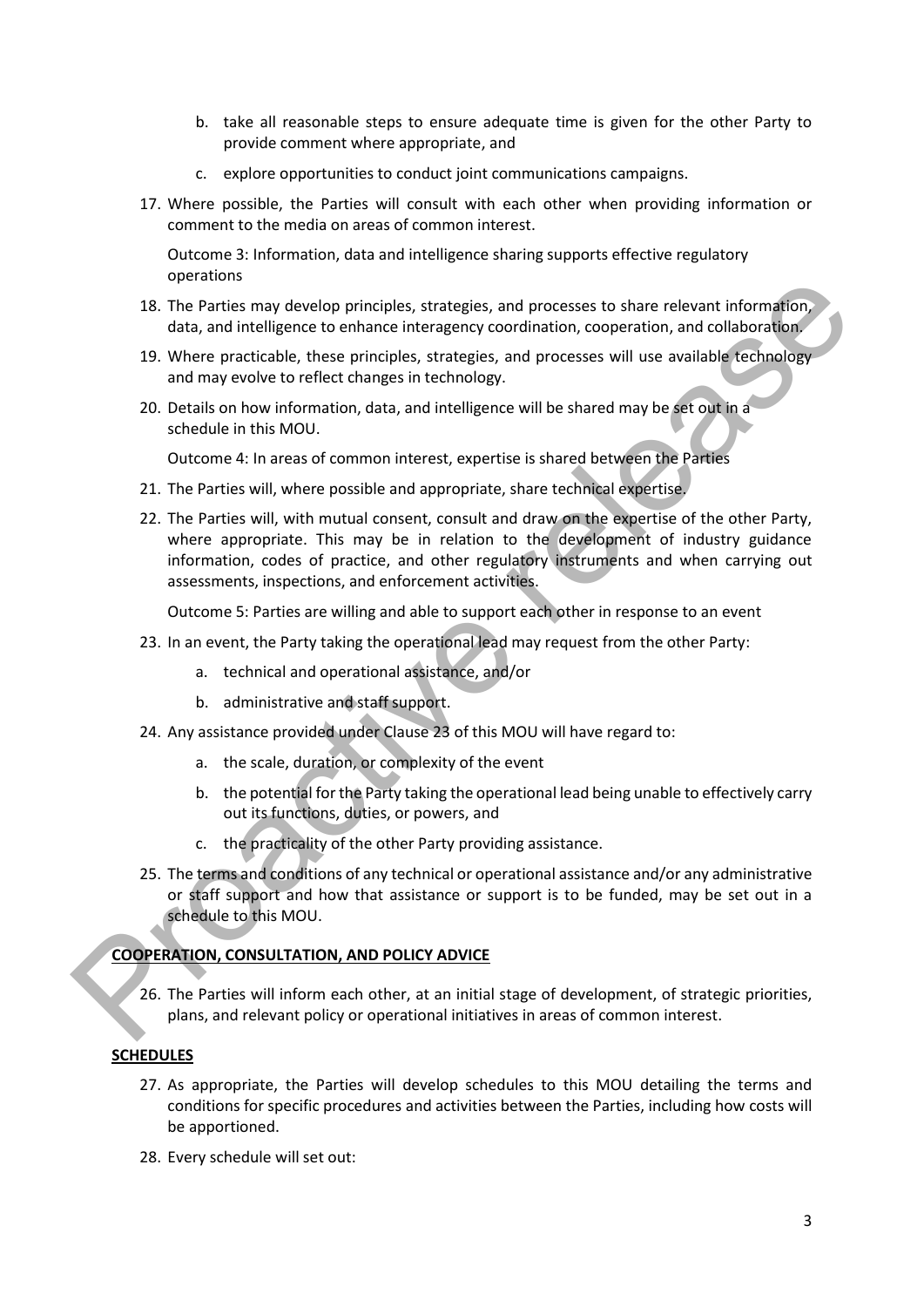- a. the person (by position title) in each Party responsible for the schedule and their contact details for those persons, and
- b. how any joint activities will be resourced.
- 29. Schedules may be adopted, amended, replaced, or terminated by the responsible person from either Party.

A list of the schedules and their current status and contact details is attached to this MOU as Schedule 1. The list will be updated by the Parties as schedules are adopted, amended, replaced, or terminated.

### **RESOURCING AND COSTS**

- 30. The provision of any support, cooperation, or assistance under this MOU and its associated schedules will be subject to the availability of the Parties' resources. Such support may be limited, adjusted, or terminated as deemed necessary by either Party to meet its other operational commitments. Scholar Lifte is it will be updated by the Parties as schedules are adopted, amended, replaced, or<br>
RESOURCING AND COSTS<br>
SO. The provision of any support, cooperation, or assistance under this MOU and its associated<br>
sche
	- 31. Parties will notify each other of any significant changes in resourcing capability that may affect their ability to meet their commitments under this MOU.
	- 32. Unless the Parties mutually determine otherwise, the cost of meeting any commitments made under this MOU shall be borne by the party incurring the cost.

### **REQUESTS FOR INFORMATION AND PUBLICATION**

- 35. Both Parties agree that this MOU will be made available to the public and may be published online on either Party's external website. Any schedule to this MOU will only be published online with mutual agreement by the Parties, in writing.
- 36. If either Party receives a request for information in respect of this MOU or any activity undertaken pursuant to it, they will consult with the other Party regarding the appropriate response. The Party that receives the request will consider its legal obligations and the other Party's views, before responding to the request.

# **RESOLVING DISPUTES**

- 37. The Parties will attempt to resolve all disputes about the interpretation or application of this MOU, including any of its appendices or schedules, at the earliest opportunity.
- 38. If minor disputes arise about the interpretation or performance of this MOU, the designated coordinators listed in Schedule 1 will attempt to resolve the dispute at the earliest opportunity.
- 39. If a dispute cannot be resolved within 28 days, the matter will be referred in writing to the Chief Executive at WorkSafe and the Chief Executive at CAA for final resolution.
- 40. Disputes arising under this MOU will be resolved through discussion and cooperation between the Parties and won't be referred to any external organisation in any circumstance.

### **STATUS, VARIATION, REVIEW and TERMINATION**

- 41. Unless expressly stated otherwise, the following applies to this MOU and its schedules:
	- a. The MOU and schedules will continue to be in effect until they are either superseded or terminated.
	- b. A review of this MOU and/or any of its schedules can be requested at any time, by either Party.